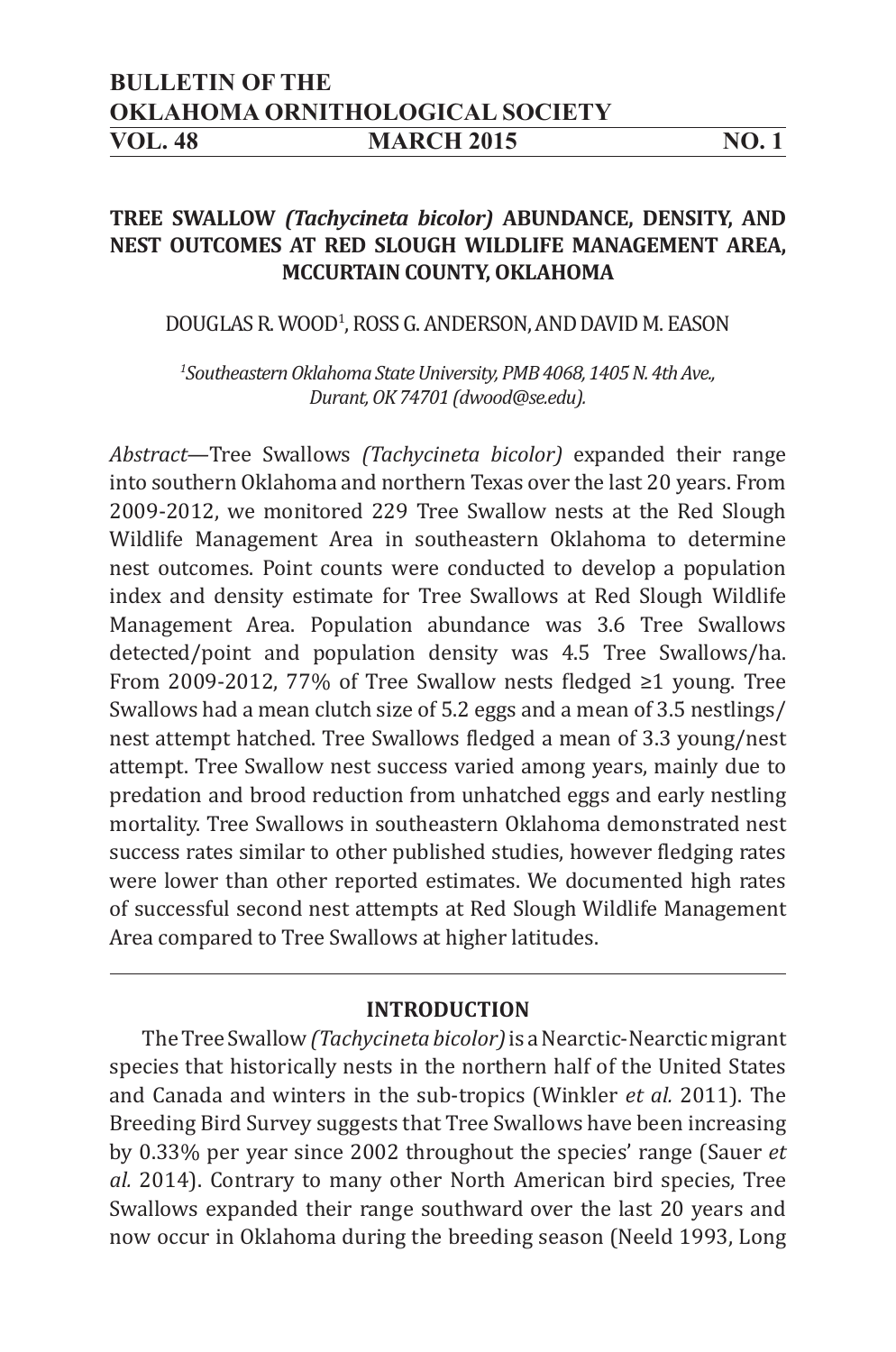and Long 1997, Brown 2004). The cause of this geographic expansion is not known (Winkler *et al.* 2011), although Heck (1999) speculated that the creation of water reservoirs in the 1950s and 1960s created large numbers of dead trees (i.e., snags) over open water suitable for nesting Tree Swallows. No literature has been published documenting population density, abundance trends, or nest success of this species in the southern portion of the Tree Swallows' range.

Tree Swallows are a secondary cavity nester that typically nest in a tree cavity abandoned by woodpeckers (Erskine and McLaren 1972). Mean nest height of cavities used by Tree Swallows is 3.4 m (Peterson and Gauthier 1985). For research and management purposes, nest boxes can be installed and used by Tree Swallows throughout their range (Lumsden 1986). Tree Swallows begin nesting in Oklahoma in April and May and finish nesting by July (Neeld 1993, Long and Long 1997, Heck 1999, Brown 2004). They typically nest in open areas near water with dead trees (Winkler *et al.* 2011). Most Tree Swallows nest only once per year, although second broods are known to occur (Hussell 1983). Clutch size is typically 4–7 eggs which females exclusively incubate for 14–15 days (Austin and Low 1932, Paynter 1954). Young fledge in 18-24 days (Austin and Low 1932, Kuerzi 1941, Brown 2004).

Published Tree Swallow nest success rates ranged from moderate to high in disparate portions of the species' range. In Ohio, Doherty and Grubb Jr. (1998) documented 100% nest success (i.e., defined as a nest with ≥1 fledgling). Using unpublished data, Winkler *et al.* (2011) documented 72% nest success in New York and Cristol (*in* Winkler *et al.*  2011) documented 89% nest success in Virginia. However, nest boxes in these studies were protected by anti-predator guards. In southern Quebec, Ghilain and Belisle (2008) reported only 65% nest success from nest boxes without predator guards.

Our research objectives included establishing nest box arrays at the Red Slough Wildlife Management Area (hereafter RSWMA), determining nest outcomes, cause-specific nest loss, and population density and abundance estimates for Tree Swallows in southeastern Oklahoma.

### **STUDY AREA AND METHODS**

Research was conducted at the RSWMA (Fig. 1), McCurtain County, in southeastern Oklahoma (33 44'58.92"N, 94 39'14.32"W), during the 2009-2012 nesting seasons. RSWMA is 3157 ha of restored wetlands and moist soil management units, with 161 ha of reservoirs. Prior to 2009, several nest boxes were installed at RSWMA and used by Tree Swallows (D. Arbour, Oklahoma Department of Wildlife Conservation,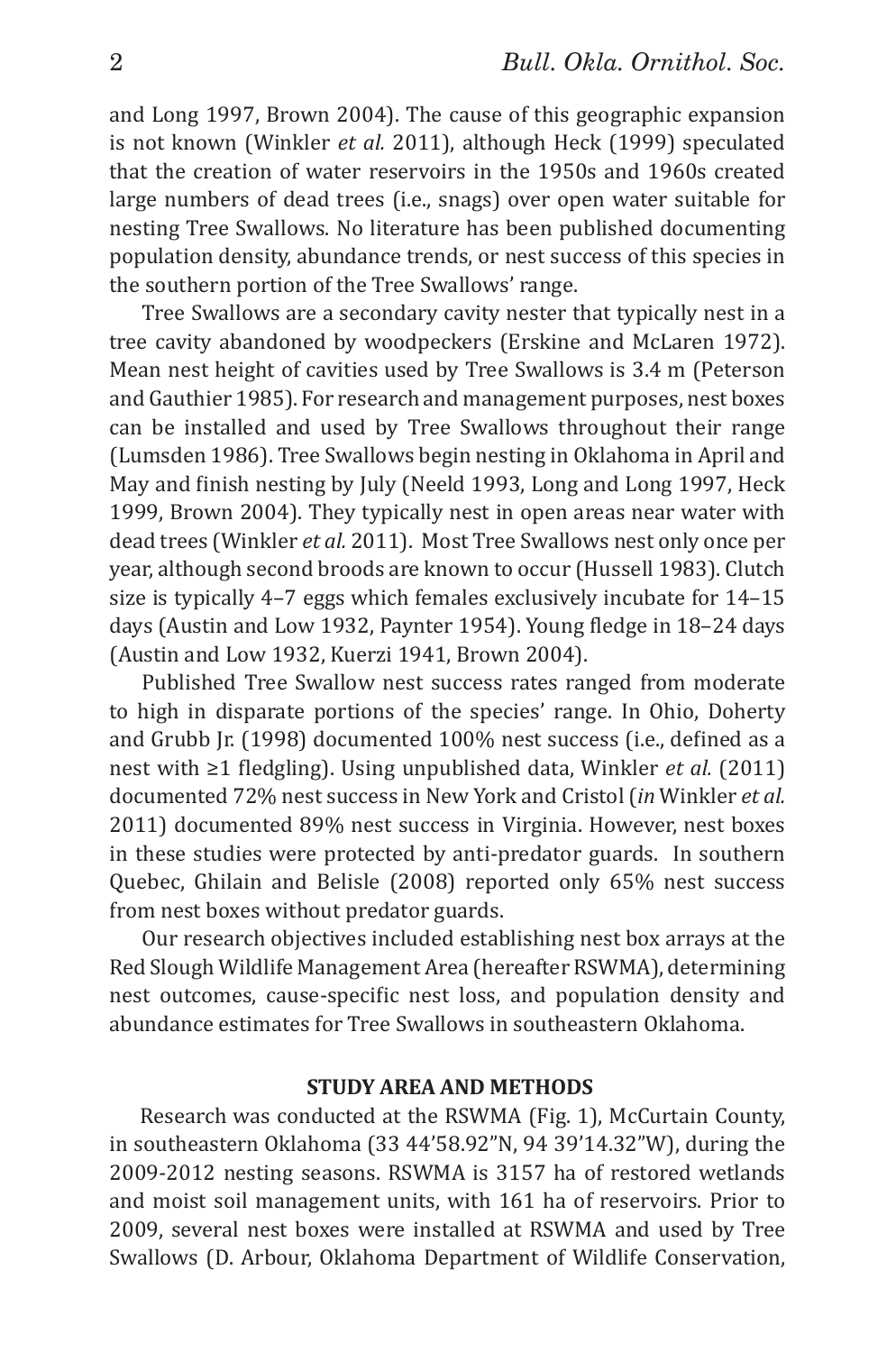pers. comm.). In April 2009, we placed 59 nest boxes without predator guards along the margins of reservoirs and intermittently-flooded moist soil management units at RSWMA. We monitored 57-59 nest boxes annually from April-July through 2012. Initially, nests were checked every 3-4 days until nesting was initiated, then nests were checked more frequently near hatching and fledging. We recorded nest box use, clutch size, number of hatchlings, and number of fledglings per nest. We documented brood reduction events and cause-specific nest loss when a nest failed.



**Figure 1. Star indicates location of Red Slough Wildlife Management Area, McCurtain County, Oklahoma.**

Point counts were conducted from 2010-2012 to develop estimates of Tree Swallow population density and relative abundance at RSWMA. Each week during the breeding season, we conducted a 5-minute point count at 9 point count stations among our nest box arrays (Reynolds *et al.* 1980, Morrison *et al.* 1981). Points were separated by ≥ 0.4 km and the maximum number of individuals seen simultaneously during each point count was used as the abundance estimate. This method likely resulted in conservative estimates of Tree Swallow abundance at each point. We used a 50-m fixed radius point count and counts were conducted only when Breeding Bird Survey weather conditions were met (Robbins *et al.* 1986). As part of a broader research project, Tree Swallows were banded to identify nest attempts by territorial pairs (Wood *et al.* 2014).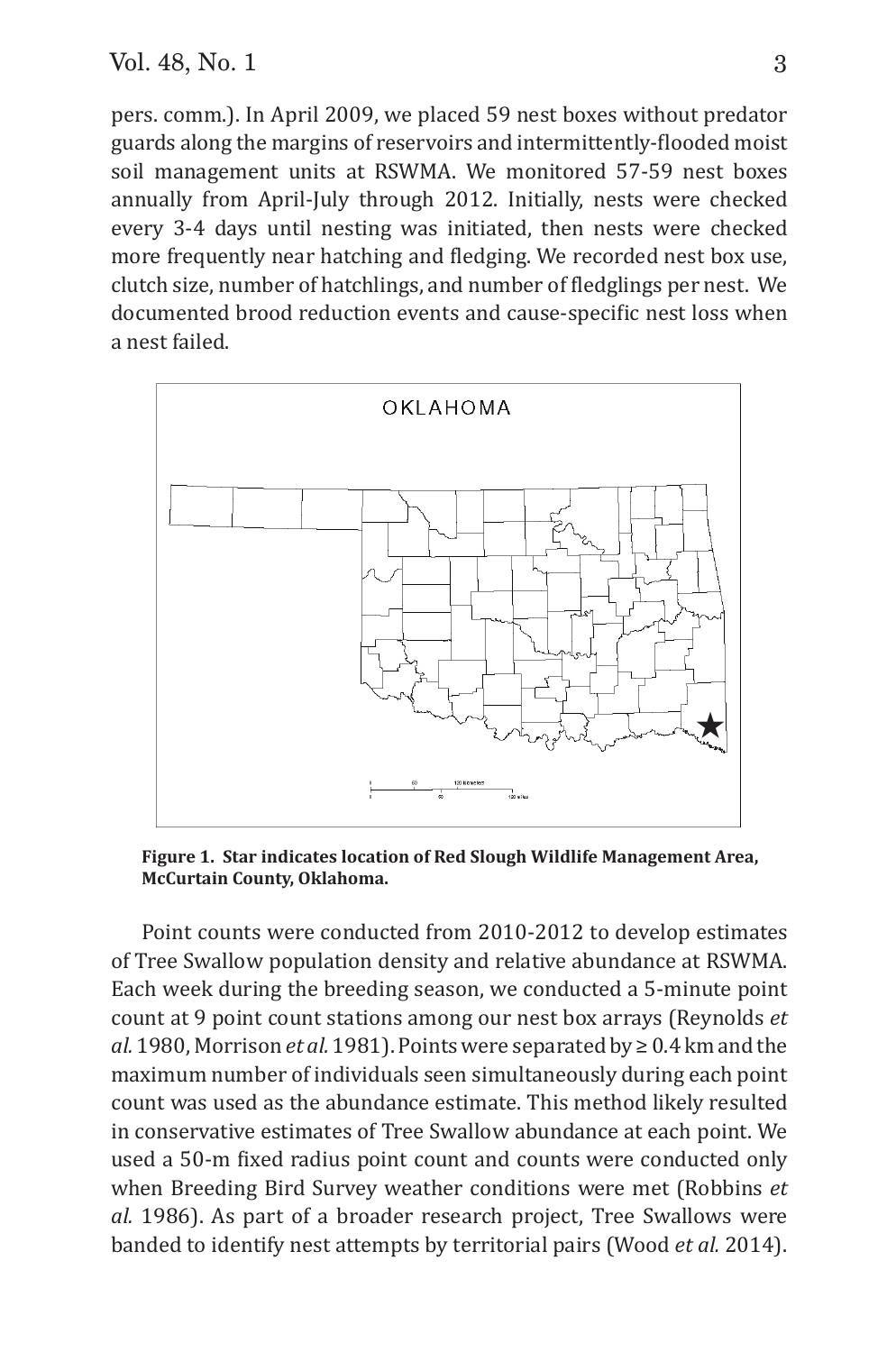We tested the hypotheses that nest success parameters and population density did not vary between years. IBM SPSS Statistics 20 software was used for all statistical analyses with an *a priori* alpha level of 0.05. Point count and nest success parameter data exhibited normal data distribution, therefore we used a one-way ANOVA to test for differences among years. If differences among years were detected, LSD tests were conducted to determine significance between years.

#### **RESULTS**

#### **Population Abundance and Density**

The mean number of Tree Swallows detected per point was  $3.6 \pm 3.3$ SD for all years combined. Tree Swallow population abundance was not statistically different among years ( $F_{2, 257}$  = 2.78, P = 0.064), although Tree Swallows were most abundant in  $2011$  (4.1  $\pm$  3.7 SD), followed by 2012 (3.6  $\pm$  2.9 SD) and 2010 (3.0  $\pm$  3.1 SD). Overall population density was 4.5 Tree Swallows/ha from 2010-2012. Tree Swallows population density increased from 3.8/ha in 2010 to 5.2/ha in 2011, but decreased to 4.6/ha in 2012.

### **Nest Outcomes**

We documented 229 Tree Swallow nests and the number of nests increased annually from 27 to 82 (Table 1). The highest percentage of nests that hatched ≥1 young was 91% in 2010, although hatching rate averaged 85% from 2009-2012 (Table 1). The fledging rate was also highest in 2010 (87%), with an average of 77% (range 65-87%) from 2009-2012 (Table 1). Tree Swallows laid 1187 eggs and the number of eggs increased every year from 132 in 2009 to 418 in 2012 (Table 2). The highest number of hatchlings (263) was also in 2011 with a total of 810 hatchlings surviving ≥2 days (Table 2). The highest number of fledglings also was in 2011 with 256 (Table 2), although the highest fledging rate by percentage was in 2010 at 75% (Table 2). From 2009-2012, 64% of eggs laid ultimately fledged (753 fledglings/1187 eggs) (Table 2).

| Table 1. Number of Tree Swallow nests, percent of nests that had ≥1 egg  |
|--------------------------------------------------------------------------|
| hatch, and percent of nests that fledged ≥1 young at Red Slough Wildlife |
| Management Area. Oklahoma. 2009-2012.                                    |

| Year          | n   | % Hatched | % Fledged |
|---------------|-----|-----------|-----------|
| 2009          | 27  | 89        | 70        |
| 2010          | 47  | 91        | 87        |
| 2011          | 73  | 88        | 85        |
| 2012          | 82  | 71        | 65        |
| <b>TOTALS</b> | 229 | 85        | 77        |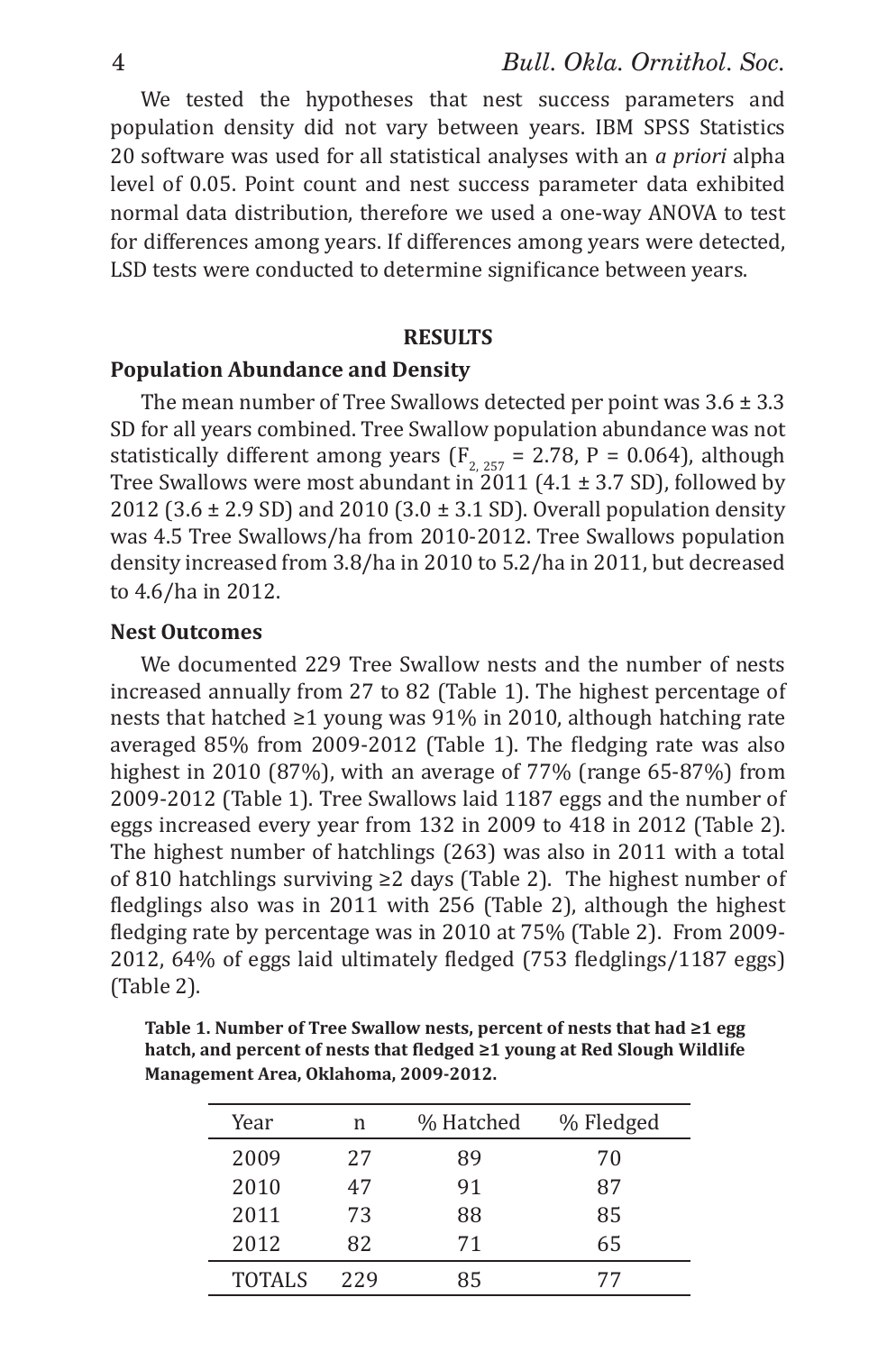Vol. 48, No. 1 5

| Year       | n  |      |     |     | # Eggs # Hatchlings # Fledged % Eggs Fledged |
|------------|----|------|-----|-----|----------------------------------------------|
| 2009       | 27 | 132  | 95  | 79  | 60                                           |
| 2010       | 47 | 258  | 204 | 194 | 75                                           |
| 2011       | 73 | 379  | 263 | 256 | 68                                           |
| 2012       | 82 | 418  | 248 | 224 | 54                                           |
| TOTALS 229 |    | 1187 | 810 | 753 | 64                                           |

**Table 2. Number of Tree Swallow nests, number of eggs, number of hatchlings that survived**  $\geq 2$  **days, number of fledglings, and percentage of eggs that ultimately ϐledged young at Red Slough Wildlife Management Area, 2009-2012.** 

Of 229 total nests, 58 (25%) were second nest attempts. Among these 58 original nest events, 59% were successful and 41% failed. Thus, 59% were second nest attempts following a successful first nest attempt, whereas 41% were re-nesting attempts after initial nest failure. Among those that attempted a second brood, 78% fledged  $\geq 1$  young, whereas 22% failed due to various causes.

## **Nest Loss and Brood Reduction**

Predators consumed 190 eggs and nestlings resulting in the largest source of nest failure and brood reduction (Table 3). Western rat snake (*Pantherophis obsoletus*) predation accounted for 71 eggs and nestlings, whereas raccoons (*Procyon lotor*) accounted for 57 eggs and nestlings. Unidentified predators accounted for another 62 eggs and nestlings. The largest single source of brood reduction at the egg stage were 138 eggs that hatched but died within 2 days. Fifty-three eggs failed to hatch due to incomplete incubation, were infertile, or for undetermined reasons. Abandonment accounted for 43 eggs and nestlings lost and a flood event accounted for 10 eggs and nestlings lost in 2009 (Table 3).

## **Nest Success Parameters**

From 2009-2012, overall mean clutch size was 5.2 and mean clutch size did not differ among years ( $F_{3, 225}$  = 1.8, P = 0.147). Mean clutch size was highest in 2010 and lowest in 2009 (Table 4). From 2009-2012, the overall mean number of hatchlings was 3.5 and the mean number of hatchlings differed among years ( $F_{3, 225}$  = 4.11, P = 0.007). The mean number of hatchlings was significantly higher in 2010 compared to 2012  $(P = 0.001)$  (Table 4); however, no differences occurred among other year comparisons. From 2009-2012, the overall number of fledglings was 3.3 and the mean number of fledglings differed among years ( $F_{3, 225}$ )  $= 4.62$ , P = 0.004). Mean number of fledglings was significantly higher in 2010 than 2009 (P = 0.023) and 2012 (P = 0.001) (Table 4). The mean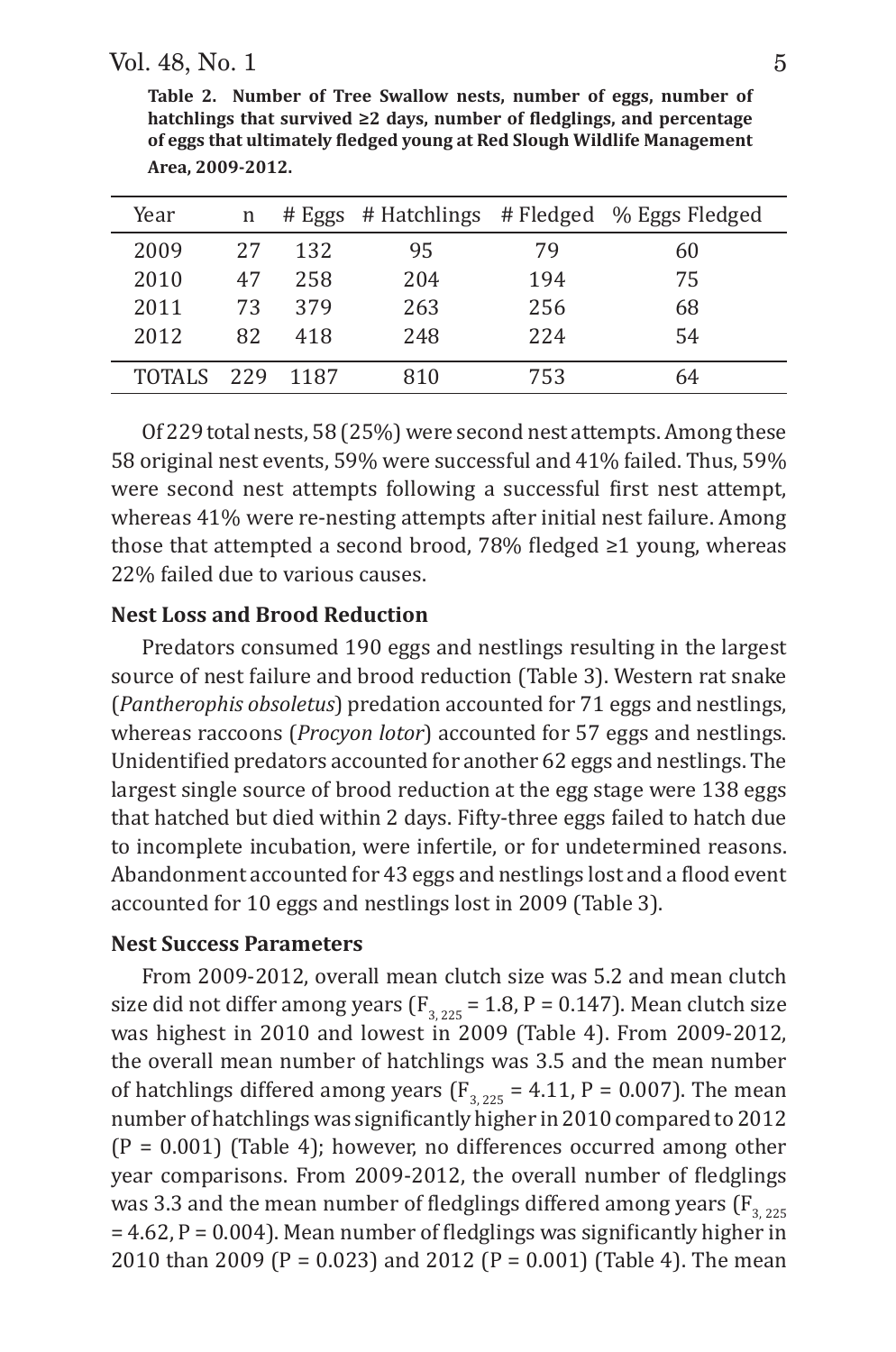number of fledglings was higher in 2011 than 2012 ( $P = 0.028$ ) (Table 4). No other differences were detected among years.

**Table 3. Nest loss by cause-specific mortality factors at Red Slough Wildlife Management Area, Oklahoma, 2009-2012. Nest loss codes include HBD = eggs hatched but died ≤2 days, UNH = unhatched eggs due to infertility or other factors, SN = western rat snake predation, RAC = raccoon predation,**  UNP = unidentified predator, FLD = flooding, AB = abandoned by parents **or parent depredated.** 

| Year     | Parameter        | <b>HBD</b> | <b>UNH</b> | <b>SN</b> |    | RAC UNP | FLD. | AB | Total |
|----------|------------------|------------|------------|-----------|----|---------|------|----|-------|
| 2009     | Eggs             | 21         | 1          | 4         |    | 6       | 5    |    | 37    |
|          | Nestlings        |            |            | 6         | 5  | ۰       | 5    | ۰  | 16    |
| 2010     | Eggs             | 35         | 1          |           |    | 13      | ۰    | 5  | 54    |
|          | <b>Nestlings</b> |            |            | 6         |    | 4       |      |    | 10    |
| 2011     | Eggs             | 47         | 29         | 11        | 4  | 10      | ۰    | 15 | 116   |
|          | Nestlings        |            |            | 2         |    | ۰       | ۰    | 5  | 7     |
| 2012     | Eggs             | 35         | 22         | 18        | 48 | 29      | ۰    | 18 | 170   |
|          | <b>Nestlings</b> |            |            | 24        |    |         |      |    | 24    |
| Combined | Eggs             | 138        | 53         | 33        | 52 | 58      | 5    | 38 | 377   |
|          | Nestlings        |            |            | 38        | 5  | 4       | 5    | 5  | 57    |

**Table 4. Mean clutch size, number hatched, and number fledged among Tree Swallow nests at Red Slough Wildlife Management Area, Oklahoma, 2009-2012. Data given are means ± SD.**

| Year                             |     |               | n Clutch Size Number Hatched Number Fledged |               |
|----------------------------------|-----|---------------|---------------------------------------------|---------------|
| 2009                             | 27  | $4.9 \pm 1.2$ | $3.5 \pm 1.9$                               | $2.9 \pm 2.2$ |
| 2010                             | 47  | $5.5 \pm 1.1$ | $4.3 \pm 1.8$                               | $4.1 \pm 1.9$ |
| 2011                             | 73  | $5.2 \pm 2.0$ | $3.6 \pm 2.0$                               | $3.5 \pm 2.0$ |
| 2012                             | 82. | $5.1 \pm 1.3$ | $3.0 \pm 2.4$                               | $2.7 \pm 2.4$ |
| Combined $229 \quad 5.2 \pm 1.2$ |     |               | $3.5 \pm 2.1$                               | $3.3 \pm 2.2$ |

### **DISCUSSION**

Population abundance ranged from 3.0-4.1 Tree Swallows detected/ point. Tree Swallow density averaged 4.5/ha with the highest density of 5.2/ha in 2011. We were unable to find similar published estimates of Tree Swallow abundance or density at the local level. The Breeding Bird Survey provides density estimates, but only as a function of number of Tree Swallows per count route (Sauer *et al.* 2014). Thus, direct comparisons are not available. Our data represent a baseline for future comparisons of Tree Swallow density in southern Oklahoma or elsewhere in its range.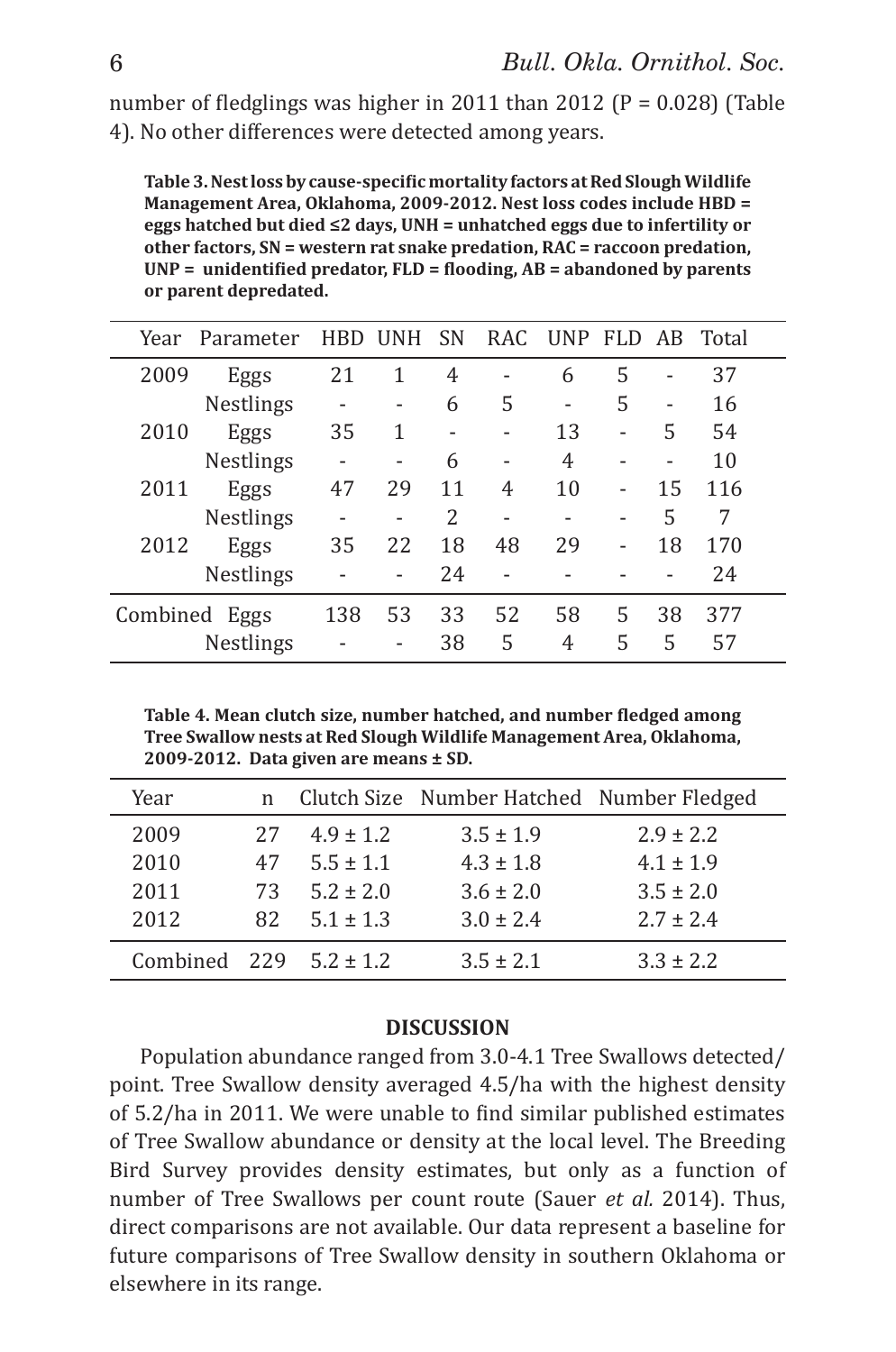## Vol. 48, No. 1 7

The earliest date a Tree Swallow egg was laid at RSWMA was 3 April, 2011, although this was earlier than the majority of first egg laying dates which occurred from 14-29 April throughout our study. This result was much earlier than previously published estimates of first egg dates. In Virginia, Cristol (*in* Winkler *et al.* 2011) reported 19 April as the earliest egg laying date for Tree Swallows. Similarly, Ardia and Rice (2006) reported a median first egg date of 21 April in Tennessee. Because Tree Swallows arrive at RSWMA as early as March, nesting activity begins earlier than in other more northerly areas of the Tree Swallow's range. Earlier warm temperatures and insect emergence likely allow Tree Swallows to initiate egg laying before their northern counterparts.

We documented an average hatching success rate of 85% at RSWMA, with the highest rate (91%) in 2010. This result is similar to other studies. Doherty and Grubb Jr. (1998), in Ohio, reported an 88% hatching success rate. Similarly, in Quebec, Ghilain and Belisle (2008) documented an 86% hatching success rate. The average fledging rate (77%) at RSWMA was lower than other studies. In Quebec, 88% of nestlings fledged (Ghilain and Belisle 2008) and Doherty and Grubb Jr.  $(1998)$  reported a 94% fledging success rate in Ohio. Our lower fledging rate was strongly influenced by higher predation rates in 2011-2012. Our rate is closer to Ghilain and Belisle (2008) who also used nest boxes without anti-predator guards, whereas Doherty and Grubb Jr. (1998) used anti-predator guards. In Quebec, Ghilain and Belisle (2008) documented 65% of Tree Swallow nests fledged ≥1 young. At RSWMA, 77% of Tree Swallow nests fledged ≥1 young. However our result was lower than Doherty and Grubb Ir. (1998) who reported that 100% of Tree Swallow nests in Ohio fledged  $\geq 1$  young.

Unhatched eggs and eggs that hatched, but died in  $\leq 2$  days, accounted for 50% of all eggs lost during nesting. Predation by western rat snakes, raccoons, and undetermined predators accounted for 190 eggs and nestlings lost during incubation. To determine a baseline of predation impact on Tree Swallow nests, we did not install anti-predator guards. In Quebec, Ghilain and Belisle (2008) documented a 65% nest success rate without anti-predator guards. We documented a higher nest success rate of 77% at RSWMA without anti-predator guards. Doherty and Grubb Jr. (1998) documented a 100% nest success rate in Ohio with the use of anti-predator guards. Robertson and Rendell (1990) documented 77% nest failure in nest boxes without anti-predator guards, but predation dropped to negligible rates after they installed predator guards. We observed little predation in 2009-2010, but predation rates spiked in 2011-2012 along with increased nesting activity. We speculate that predators developed a search image for Tree Swallow nests based on a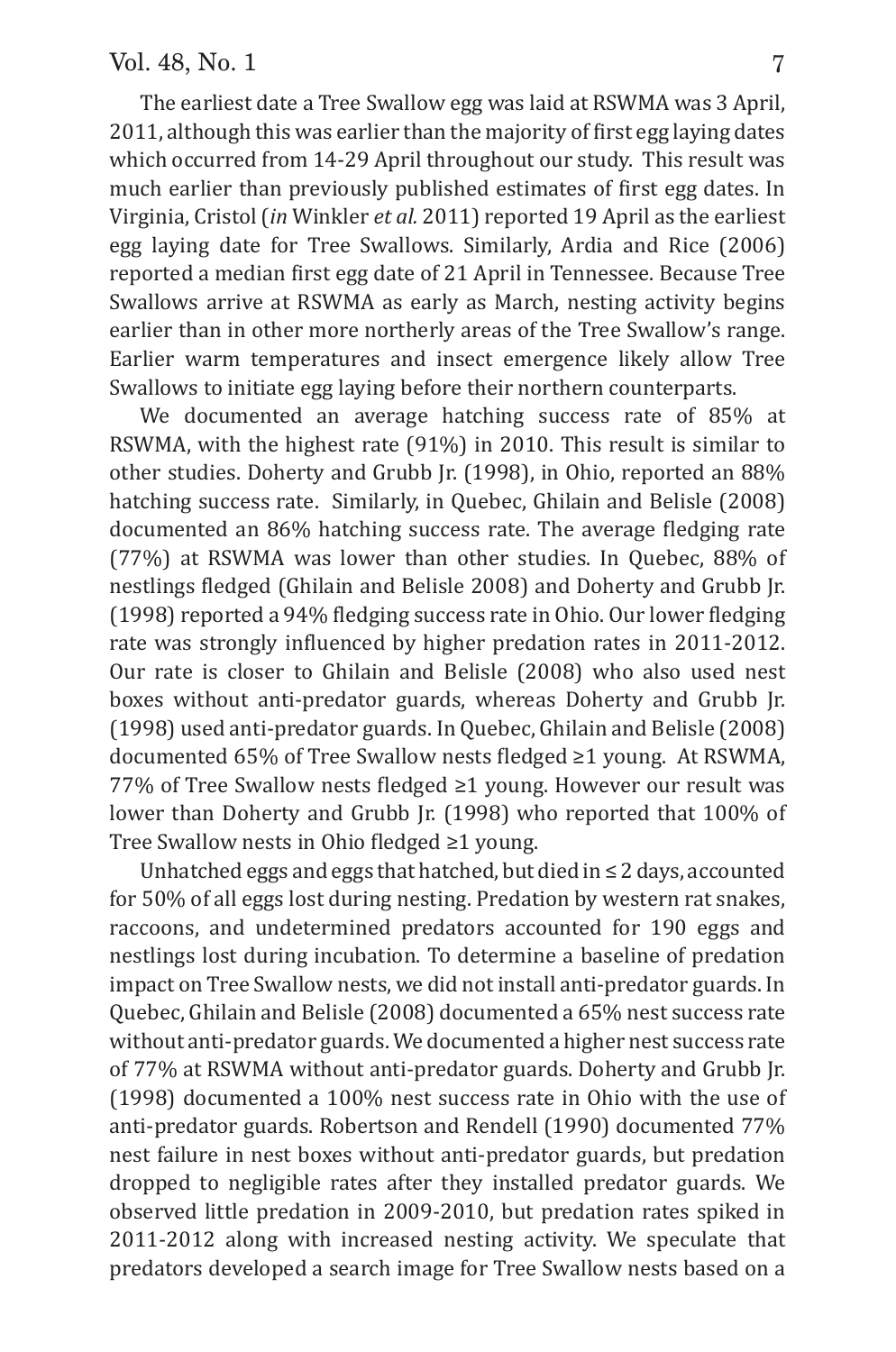variety of potential factors including: more nesting activity, researcher presence, variable water levels, or increased predator density. We recommend installing anti-predator guards at RSWMA.

Tree Swallows in northern latitudes frequently attempt nesting once and are rarely double brooded (Kuerzi 1941, Paynter 1954, Winkler *et al.* 2011). Hussell (1983) documented double brooding in Ontario, but with a small sample size. However, in Virginia, Monroe *et al.* (2008) documented 5% of all female Tree Swallows that successfully nested had a second successful brood. Rooneem and Robertson (1997) experimentally removed active clutches from Tree Swallows in Ontario. Forty-one percent of females re-nested. We report a much higher rate (25%) of second nest attempts and double brooding by Tree Swallows at RSWMA. We documented 58 second nest attempts of which 59% resulted from a successful first nest attempt and only  $41\%$ were the result of initial nest failure. Seventy-eight percent of second nest attempts fledged ≥1 young. Tree Swallows at RSWMA were able to increase their annual productivity by double brooding. Monroe *et al.* (2008) speculated that the higher rate of second nest attempts was related to the longer potential nesting season at southern latitudes like Virginia and Oklahoma.

We documented a mean clutch size of 5.2 eggs/nest, which was the same size reported by Kuerzi (1941) in Connecticut, Chapman (1955) in New Jersey, Ghilain and Belisle (2008) in Quebec, and nearly the same 5.3 eggs/nest in Wisconsin (Nooker *et al.* 2005). Clutch size at RSWMA was higher than the 4.7 eggs/nest reported by Low (1934) in Massachusetts and 4.8 eggs/nest reported by St. Louis and Barlow (1993) in Ontario. Other studies documented higher clutch sizes of 6.0 eggs/nest (DeSteven 1978) and 6.2 eggs/nest (Quinney 1983) in Ontario.

We documented 3.5 hatchlings/nest at RSWMA, although a significantly higher mean was achieved in 2010. We observed a high degree of brood reduction, approximately 2 young/nest, due to unhatched eggs and early nest mortality. Brood reduction has been documented in Tree Swallows, although other studies did not quantify the number of hatchlings surviving (i.e., only reported percentage of nests that had  $\geq 1$  young fledge). Chapman (1955) cited cold weather events as an explanation for partial or complete brood loss, whereas predation and abandonment were also factors (Winkler *et al.* 2011). Cold weather was not a major cause of brood reduction at RSWMA. Only one cold, rainy event occurred in 2009 resulting in two nests being abandoned during that event. High temperatures and heat stress on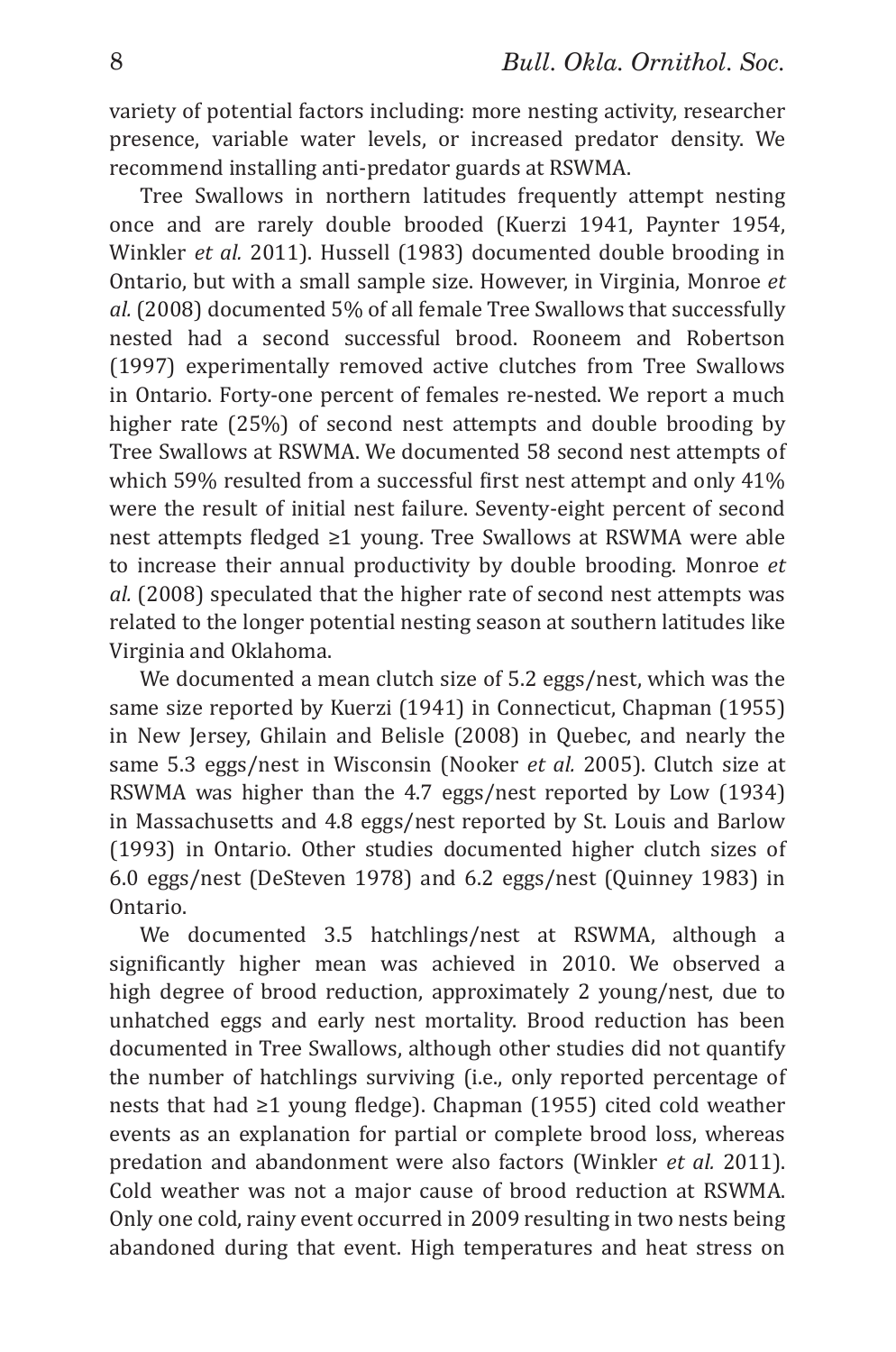nestlings may also contribute to brood reduction (Lombardo 1994), but we observed Tree Swallows fledging successfully as late as 13 July.

The mean number of Tree Swallows fledged per nest at RSWMA was 3.3. This number was lower than other published estimates. Doherty and Grubb Jr. (1998) reported 4.5 young fledged/nest in Ohio and Ghilain and Belisle (2008) reported 4.0 young fledged/nest in Quebec. Although fledgling numbers were lower at RSWMA, second nest attempts may have offset losses due to brood reduction

### **ACKNOWLEDGMENTS**

We thank the Organized Research Fund at Southeastern Oklahoma State University, the Prairie and Timbers Audubon Society, and the U.S. Forest Service for financial support. We thank Robert Bastarache, U.S. Forest Service, for his logistical support of this project. We are deeply indebted to David Arbour of the Oklahoma Department of Wildlife Conservation for his assistance and logistical support. We thank Glenda Friend and Bob Heinemann from the Kiamichi Forestry Research Station for providing housing during the project. We thank all Southeastern Oklahoma State University students and Murray State College faculty that served as field volunteers during this research including Aaron Elmer, Michele Elmer, Heather Guy, Joey McAllister, Paden Minor, Zach Motley, Chance Phillips, and Gabby Solis. We thank M. Husak, D. Reinking, and E. Young for providing helpful comments on the manuscript.

## **LITERATURE CITED**

- Ardia, D. R., and E. B. Rice. 2006. Variation in heritability of immune function in the Tree Swallow. Evolutionary Ecology 20:491-500.
- Austin, O. L., and S. H. Low. 1932. Notes on the breeding of the Tree Swallow. Bird Banding 3:39-44.
- Brown, C. A. 2004. Tree Swallow. Pages 286-287 *in* Oklahoma Breeding Bird Atlas (ed. D. L. Reinking). University of Oklahoma Press, Norman.
- Chapman, L. B. 1955. Studies of a Tree Swallow colony. Bird-Banding 26:45- 70.
- DeSteven, D. 1978. The influence of age on the breeding biology of the Tree Swallow, *Iridoprocne bicolor*. Ibis 120:516-523.
- Doherty, P. F., and T. C. Grubb, Jr. 1998. Reproductive success of cavity-nesting birds breeding under high-voltage powerlines. American Midland Naturalist 140:122-128.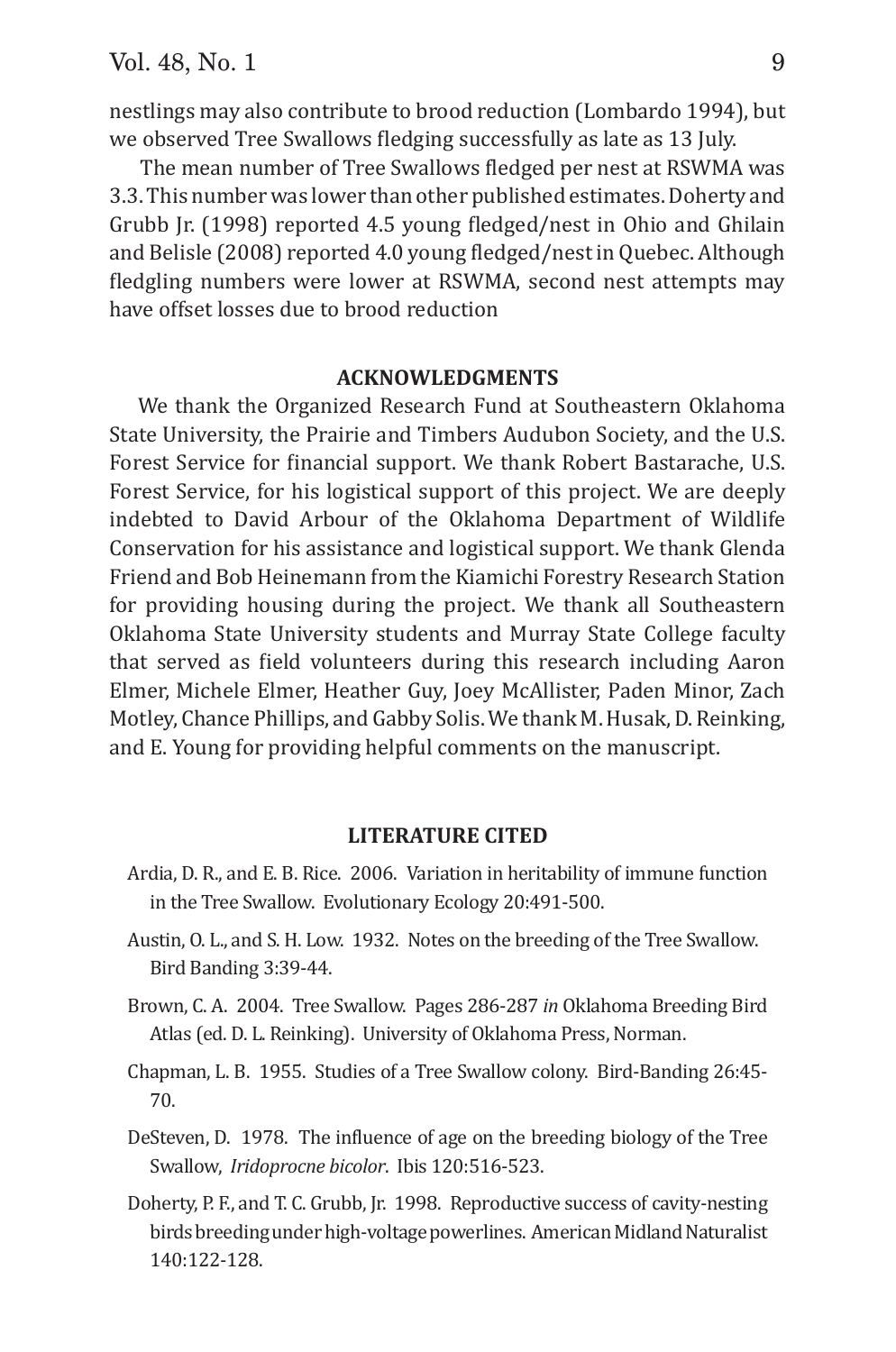- Erskine, A. J., and W. D. McLaren. 1972. Sapsucker nest holes and their use by other species. Canadian Field Naturalist 86:371-377.
- Ghilain, A., and M. Belisle. 2008. Breeding success of Tree Swallows along a gradient of agricultural intensification. Ecological Applications 18:1140-1154.
- Heck, B. A. 1999. Breeding record of the Tree Swallow in McCurtain County, Oklahoma. Bulletin of the Oklahoma Ornithological Society 32:6-7.
- Hussell, D. J. T. 1983. Tree Swallow pairs raise two broods per season. Wilson Bulletin 95:470-471.
- Kuerzi, R. G. 1941. Life history studies of the Tree Swallow. Proceedings of the Linnean Society of New York 52:1-52.
- Lombardo, M. P. 1994. Nest architecture and reproductive performance in Tree Swallows (*Tachycineta bicolor*). Auk 111:814-824.
- Long, M. P. and C. I. Long. 1997. Breeding records of Tree Swallows at Grand Lake, Oklahoma. Bulletin of the Oklahoma Ornithological Society 30:21-23.
- Low, S. H. 1934. Nest distribution and survival ratio of Tree Swallows. Bird- Banding 5:24-31.
- Lumsden, H. G. 1986. Choice of nest boxes by Tree Swallows (*Tachycineta bicolor*), House Wrens (*Troglodytes aedon*), Eastern Bluebirds (*Sialia sialis*), and European Starlings (*Sturnus vulgaris*). Canadian Field Naturalist 100:343-349.
- Monroe, A. P., K. K. Hallinger, R. L. Brasso, and D. A. Cristol. 2008. Occurrence and implications of double brooding in a southern population of Tree Swallows. Condor 110:382-386.
- Morrison, M. L., R. W. Mannan, and G. L. Dorsey. 1981. Effects of number of circular plots on estimates of avian density and species richness. Pages 405- 408 *in* C. J. Ralph, and J. M. Scott, editors. Estimating numbers of terrestrial birds. Studies in Avian Biology No. 6. Cooper Ornithological Society, Lawrence, KS, USA.
- Neeld, F. 1993. Tree Swallows nesting in Stephens County, Oklahoma. Bulletin of the Oklahoma Ornithological Society 26:40-41.
- Nooker, J. K., P. O. Dunn, and L. A. Whittingham. 2005. Effects of food abundance, weather, and female condition on reproduction in Tree Swallows (*Tachycineta bicolor*). Auk 122:1225-1238.
- Paynter, R. A. 1954. Interrelationships between clutch-size, brood-size, prefledging survival and weight in Kent Island Tree Swallows. Bird-Banding 24:35-58.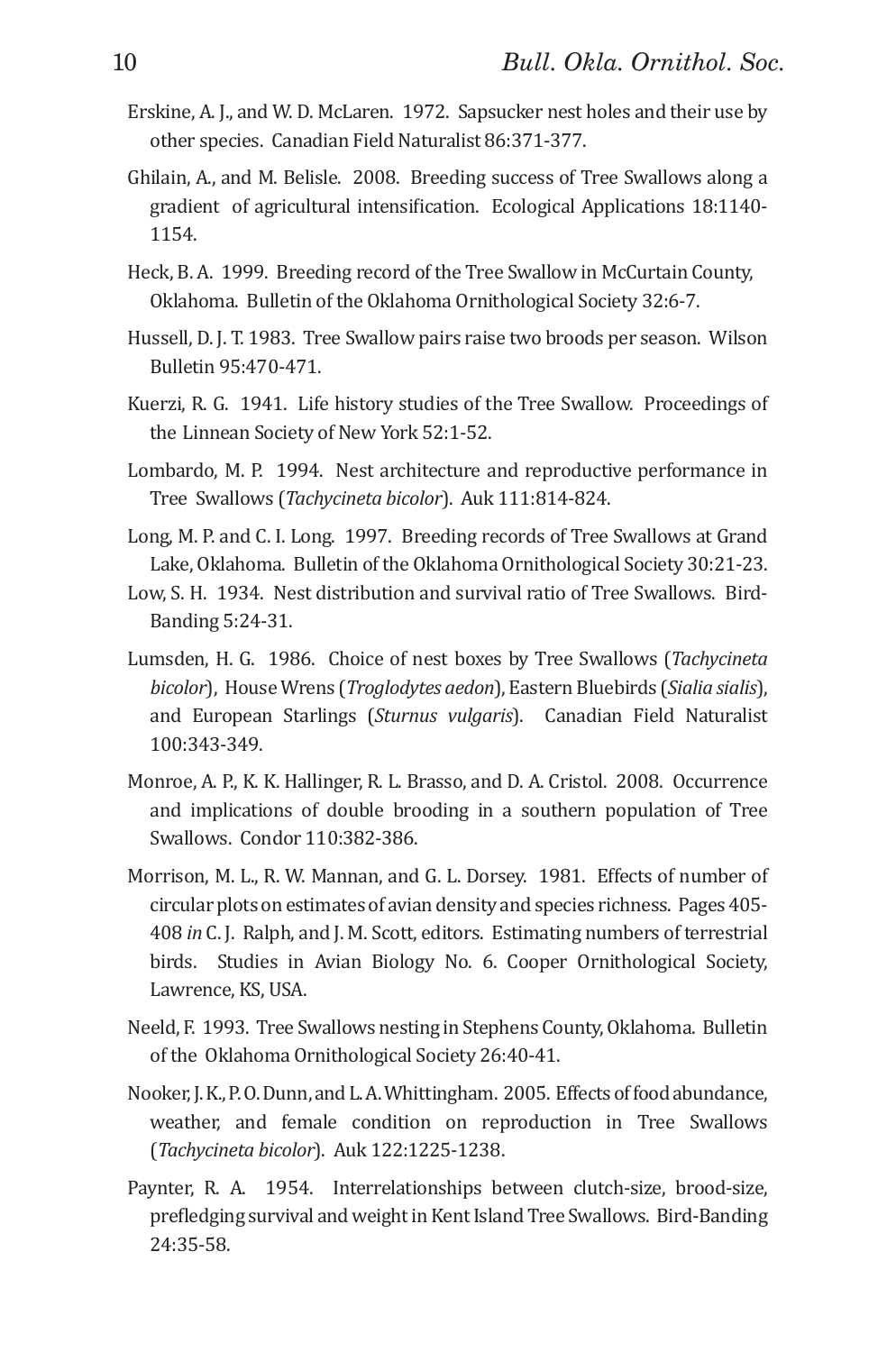- Peterson, B., and G. Gauthier. 1985. Nest-site use by cavity-nesting birds of the Cariboo Parkland, British-Columbia. Wilson Bulletin 97:319-331.
- Quinney, T. E. 1983. Tree Swallows cross a polygyny threshold. Auk 100:750- 754.
- Reynolds, R. T., J. M. Scott, and R. A. Nussbaum. 980. A variable circular-plot method for estimating bird numbers. Condor 82:309-313.
- Robbins, C. S., D. Bystrak, and P. H. Geissler. 1986. The breeding bird survey: its first fifteen years. 1965-1979. United States Fish and Wildlife Resource Publication 157:1-196.
- Robertson, R. J., and W. B. Rendell. 1990. A comparison of the breeding ecology of a secondary cavity nesting bird, the Tree Swallow, (*Tachycineta bicolor*) breeding in nest-boxes and natural cavities. Canadian Journal of Zoology 68:1046-1052.
- Rooneem, T. M., and R. J. Robertson. 1997. The potential to lay replacement clutches by Tree Swallows. Condor 99:228-231.
- Sauer, J. R., J. E. Hines, J. E. Fallon, K. L. Pardieck, D. J. Ziolkowski, Jr., and W. A. Link. 2014. The North American Breeding Bird Survey, Results and Analysis 1966-2012. Version 02.19.2014 USGS Patuxent Wildlife Research Center, Laurel, MD.
- St. Louis, V. L., and J. C. Barlow. 1993. The reproductive success of Tree Swallows nesting near experimentally acidified lakes in Northwestern Ontario. Canadian Journal of Zoology 71:1090-1097.
- Winkler, D. W., K. K. Hallinger, D. R. Ardia, R. J. Robertson, B. J. Stutchbury, and R. R. Cohen. 2011. Tree Swallow (*Tachycineta bicolor*). In The birds of North America. Number 11.
- Wood, D. R., D. M. Eason, and R. G. Anderson. 2014. Morphometrics of Tree Swallows in Southeastern Oklahoma. North American Bird Bander 39:108- 113.

*Submitted 13 October 2014; accepted 4 February 2015.*